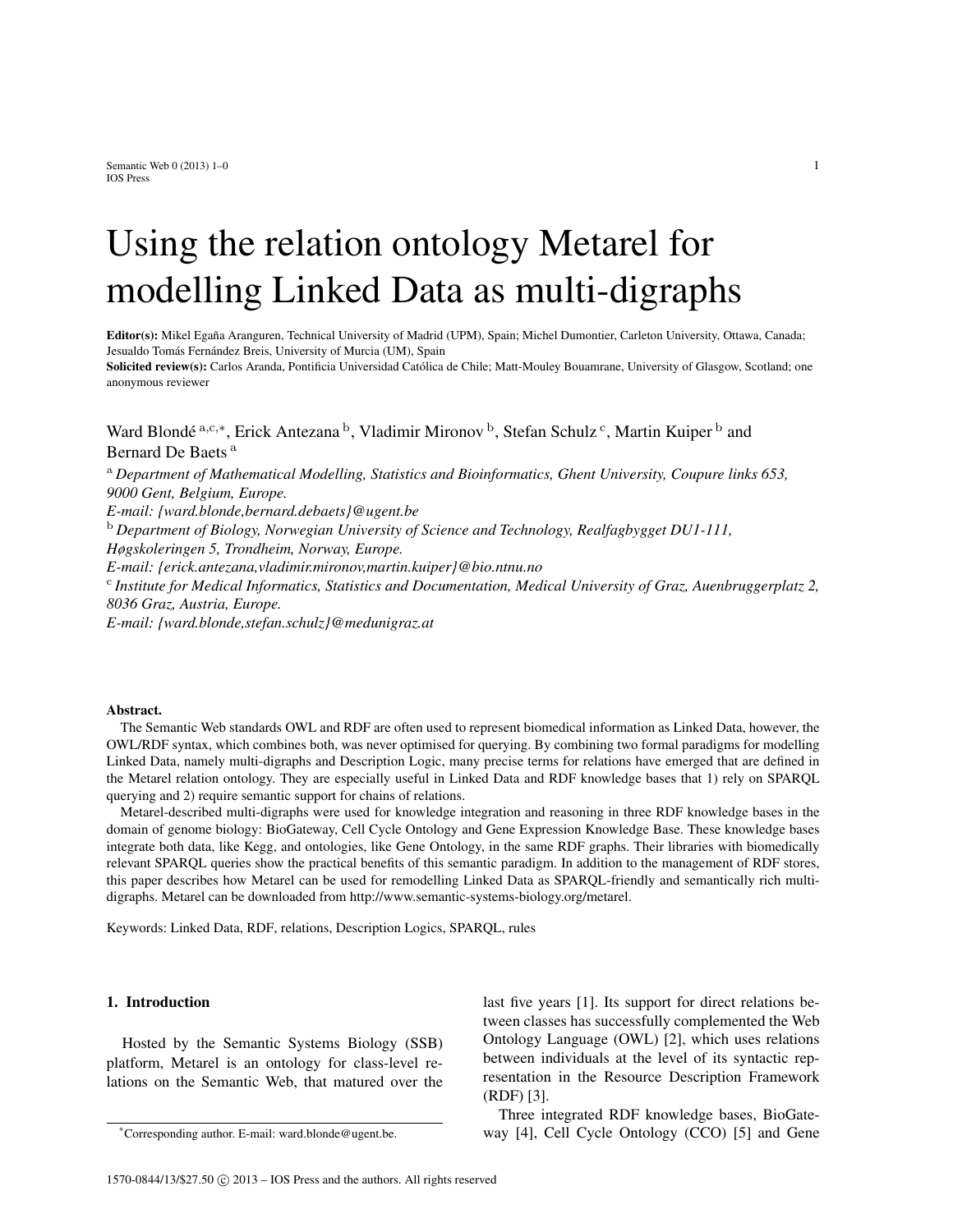Expression Knowledge Base (GeXKB) [6], have used Metarel for integration and reasoning. Their resulting RDF model is a multi-digraph (MDG), which has appeared to be very manageable and intuitive for writing and executing biomedically relevant queries in the SPARQL Protocol and RDF Query Language (SPARQL) [7,8].

The rising popularity of the Linked Data paradigm urges to broaden the scope of Metarel as a bridge between semantically rich knowledge in OWL, and semantically poor triples that were published in various manners on the Web. Two new use cases are described in this paper: the translation of the OWL/RDF syntax towards MDGs and the semantic enrichment of Linked Data through annotations with Metarel's vocabulary. They complement the use case of managing RDF stores through Metarel-described MDGs.

After an overview of the scientific background of Linked Data and the Semantic Web in Section 2, Metarel's three use cases are explained in Section 3. The theoretical basis of Metarel, including its relation to the currently standardised vocabulary of the Semantic Web, is given in Section 4. After that, in Section 5, the practical work of integrating resources from the genomic domain as Linked Data through Metarel is summarised. Sections 6 and 7 contain a discussion and the conclusions.

# 2. Background

After the World Wide Web and the Semantic Web, the paradigm of Linked Data is the latest concept created by Tim Berners-Lee [9,10]. By the use of the HyperText Transfer Protocol (HTTP), Internationalised Resource Identifiers (IRI) and RDF, Linked Data is a further extension of the Semantic Web. The emphasis on browsability and HTTP links is an attempt to upgrade the Semantic Web from a series of separate RDF boxes to a cross-linked web that integrates with any type of data.

RDF and its standard query language SPARQL are central technologies for the Semantic Web that connect IRIs in a set of triples. Linked Data is data that is formatted in RDF for which the IRIs are dereferenceable through HTTP by web browsers and query services, which means that a representation can be retrieved for the IRI. Hence, Linked Data effectively integrates two types of resource retrieval: the first over the classical untyped web links through HTTP, and the second over typed links in the form of RDF triples through SPARQL. Linked Data graphs are called browsable if the lookup of any IRI node retrieves a recursive description of the node. This is done by returning all the triples in which the node is a subject or an object and by describing also all the blank nodes that are retrieved. An update language called SPARQL 1.1 Update (SPARUL) [11], that can be used for modifying Linked Data through inferences from queries, is in the process of becoming a W3C recommendation.

The advantages of Linked Data for the management of large amounts of information and data have been acknowledged by the biomedical community [12]. The Health Care and Life Science Interest Group of the W3C (HCLS IG) has facilitated the research on RDF and Linked Data through the development and integration of large-scale biomedical knowledge bases that are accessible through SPARQL endpoints. Such web resources, like Bio2RDF [13], OBO Foundry ontologies [14], DrugBank [15] and many others, are often interconnected and constitute a substantial part of W3C's Linking Open Data (LOD) project cloud [16]. SPARQL, the query language of RDF, can be used to query links within the LOD cloud, thereby integrating answers from large biomedical resources with more popular resources like DBpedia [17] and W3C wordnet [18].

Many of the largest biomedical data resources are to be found in the genomic domain. UniProtKB [19] is a high-quality database about proteins, which is maintained by the UniProt Consortium. Their system for uniquely identifying types of proteins and genes through IRIs has been the basis for more specialised data resources. The Gene Ontology Annotations (GOA) [20] connect UniProt-identified protein types to classes of functions, biological processes and cellular locations in the Gene Ontology (GO) [21]. Enzymatic pathways, which elucidate how series of protein interactions are coordinated into the realisation of biological functions, are described in the Kyoto Encyclopedia of Genes and Genomes (KEGG) [22]. Some databases annotate genomic knowledge from well-studied organisms, like NCBI Gene ID [23], or from literature, like IntAct [24] for molecular interactions. All these large genomic databases are part of the LOD cloud.

GO is one of the few OBO ontologies that was accepted by OBO's review panel. Also the PRotein Ontology (PRO) [25], Chemical entities of biological entities (CHEBI) [26] as well as three other ontologies, have reached this status. Many other interesting ontologies, both OBO and OWL formatted, are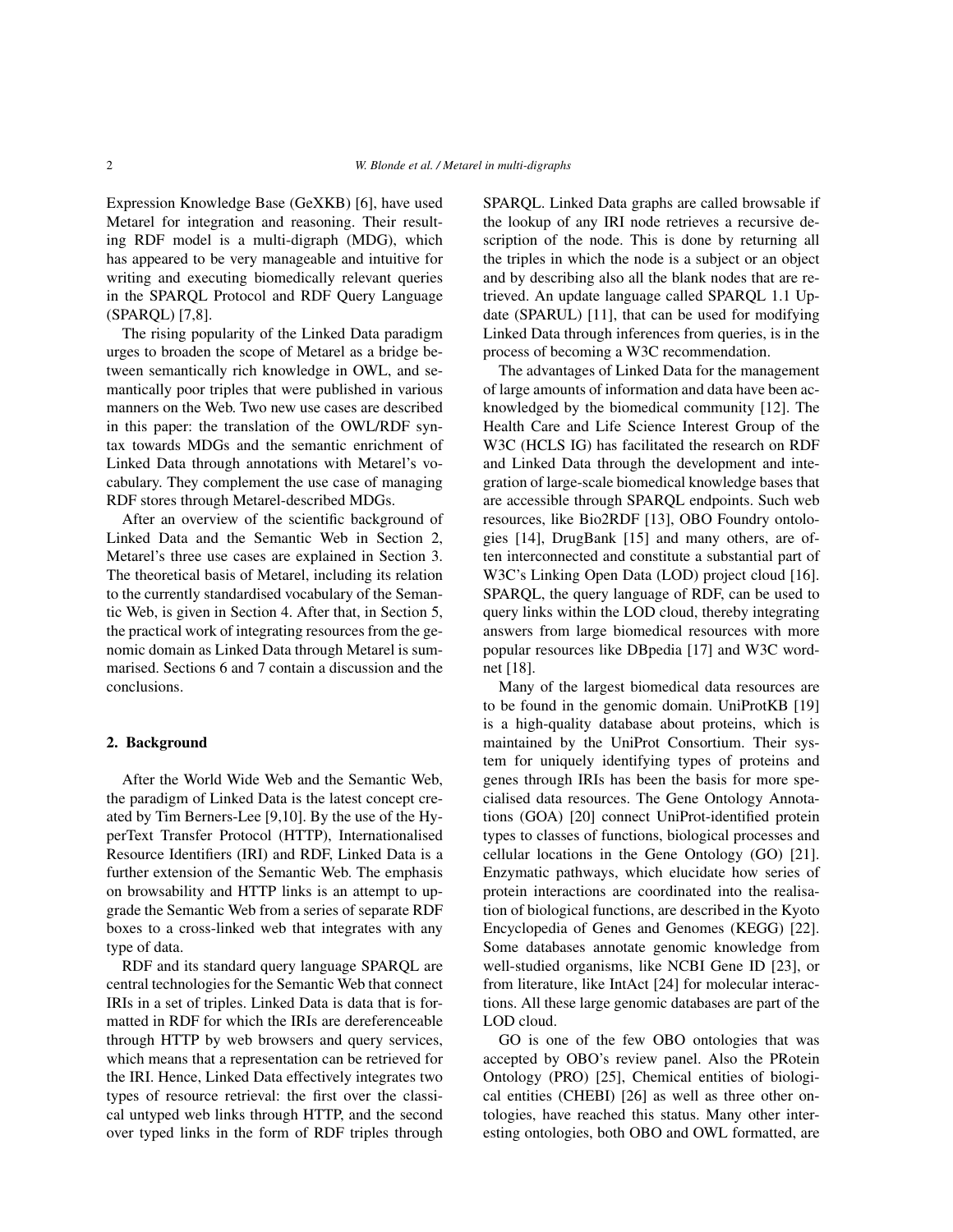OBO candidates, like the Sequence Ontology [27] or OBO ontologies of interest, like the NCBI organismal classification (NCBITaxon) [23]. All the OBO ontologies together form a great body of knowledge and can be used for annotating biomedical data. The OBO Foundry provides a uniform method for identifying ontology classes through IRIs that start with http://purl.obolibrary.org/obo, an OWL/RDF export and a SPARQL endpoint in the Ontobee [28] system.

The semantics of links, as (chains of) RDF triples between RDF resources, can be described with the language constructs of W3C's standards OWL and RDF(S) [29]. According to their language specifications two different semantic contexts are distinguished. The first is *Direct Semantics* (DS) [30], which suits Description Logic (DL) [31] based dialects of OWL, such as OWL DL and OWL EL [32]. This semantics subscribes to the set-theoretical DL semantics and assumes a strict distinction between individuals (also called instances) and classes, (*e.g.* those referred to by proper names in natural language, such as Belgium, the year 2012, Tim Berners-Lee) and classes (referred to by general nouns like country, year, human). The second semantic context, called *RDF-Based Semantics* (RBS) [33], supports Linked Data that is represented in OWL Full or RDF(S). Here the same symbol may be used for denoting an individual or class (or it is just left open whether something is an individual or a class). On the one hand this allows more flexibility, whereas it precludes, on the other hand, a solid semantic foundation such as given by DL, and a clear ontological commitment as advocated by the Applied Ontology community. As a consequence, the truth value of logical expressions in OWL Full or RDF(S) cannot be unambiguously decided. To cite an example: The OWL full expression *Mitochondrium hasPart Membrane* does not make clear whether all mitochondria have membranes, or whether all membranes are parts of mitochondria. In contrast, the OWL DL axiom *Mitochondrium subClassOf hasPart some Membrane* clearly states that each individual mitochondrium has some membrane as part.

DLs are decidable fragments of First Order Logic (FOL) and have become increasingly adopted as the foundation of life sciences and healthcare related ontologies [34]. Terminologies like SNOMED CT [35], OpenGalen [36] and many OBO ontologies have been engineered or converted into OWL dialects. There has been a clear preference for the less expressive variant OWL EL due to its polynomial time reasoning performance [37,38].

An important restriction of Direct Semantics is its dependence on description logics syntax and semantics, which allows only individual-level relations (so called object properties), apart from the operators *Sub-ClassOf* and *EquivalentTo*, which relate two classes, and *Type*, which relates an individual with a class it is member of. To use an object property in a DL axiom at the class level requires the use of quantifiers like 'some' and 'all'. In spite of its *Direct* Semantics, relations between classes in OWL profiles are *indirect* when expressed in the standard Semantic Web syntax OWL/RDF. The relation ontology Metarel, which is described in this paper provides a means to clarify the meaning of direct relation arcs in the form of a single RDF triple. In the above example this means that *Mitochondrium hasPart Membrane* is further specified as hasPart\_all-some, in order to express the same meaning as in *Mitochondrium subClassOf hasPart some Membrane*.

The description of links in graphs was explored in so-called 'semantic networks' in the decades preceding the development of DL in the nineties [39,40]. Semantic problems with such networks were discussed by Woods in [41]. The research on semantic networks has evolved into two directions; the axiom-based DL on the one hand and the graph-based RDF on the other. RDF(S) provides some notions derived from DL, like *rdfs:Class*, *rdf:type*, *rdfs:domain* and *rdfs:range*, for annotating RDF data. However, it is not based on individuals but on *rdf:resource*, which may be both individual or class. Because of this, it has not overcome the problems reported by Woods. Metarel is similar in scope as RDF(S), but seeks maximal compatibility with DL.

#### 3. Metarel's use cases

There are several ways in which Metarel can facilitate the publishing of Linked Data, and the management of Linked Data through SPARQL and SPARUL. Three use cases are explained here:

- the representation of SPARQL-friendly knowledge expressions that are translations of the standard OWL/RDF syntax,
- the semantic enrichment of existing Linked Data, and
- the semi-automated management of RDF stores that use Metarel.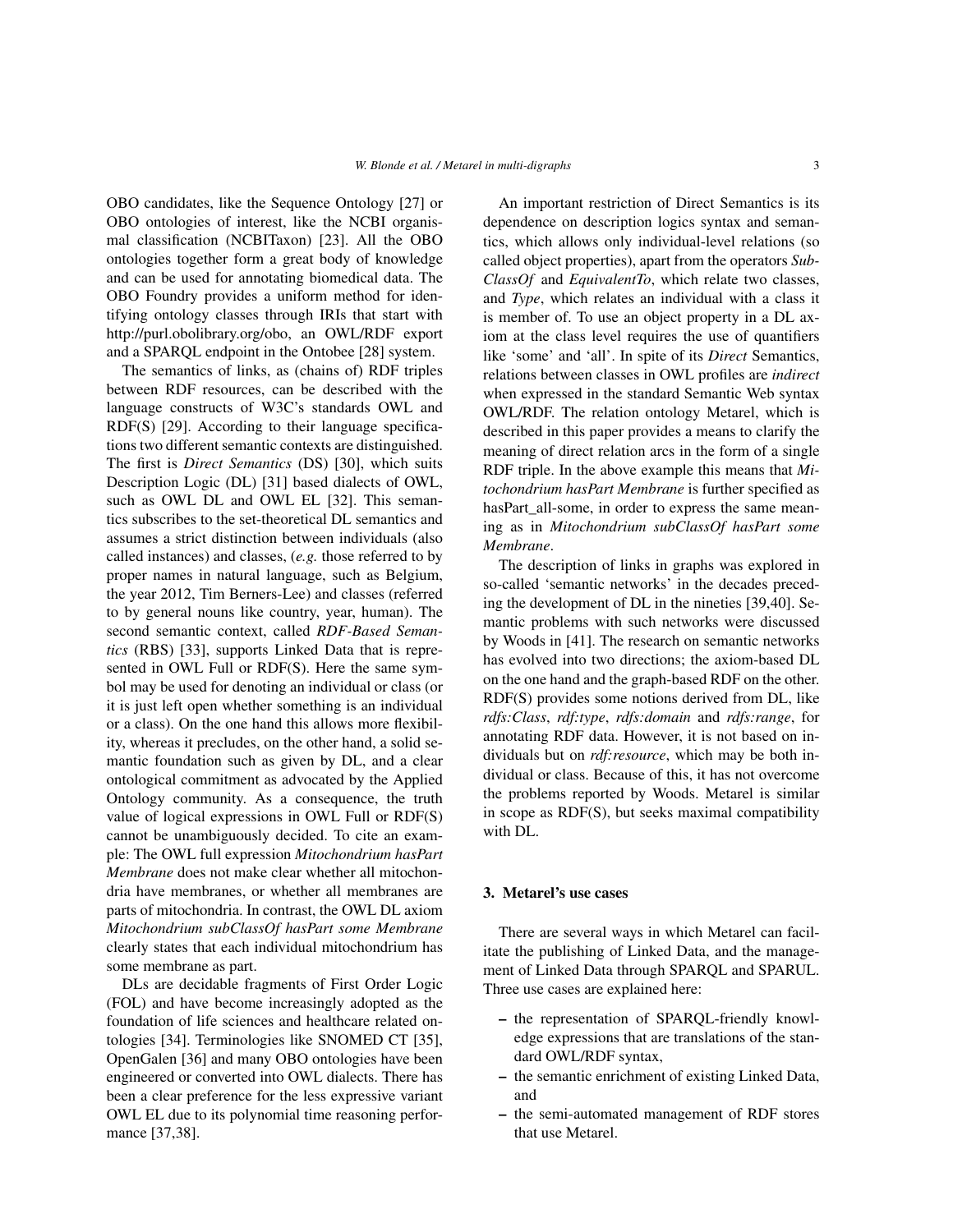

Fig. 1. A fully defined class in SNOMED CT, expressed in OWL/RDF (top) and an MDG (bottom). Standardised IRIs that are used represent label (a), equivalent class (b), intersection of (c), first (d), rest (e), nil (f), on property (g) and some values from (h). Empty boxes are numerical identifiers. The dashed IRIs in the MDG model can be described with Metarel in order to facilitate support for inferences from inverses, transitivity, chains and super-relations.

# *3.1. Use case 1: converting OWL/RDF to MDGs*

The OWL/RDF syntax was engineered as a communication format that represents OWL faithfully and that can easily be serialised. However, its modelling constructs make it hard, both programmatically and computationally, to query OWL/RDF through SPARQL. This is where Metarel comes to aid. Through extra language constructs in Metarel, large parts of OWL can be extracted into an MDG, which is a SPARQL-friendly section of RDF that is also suited for visualisation [42].

SPARQL has become one of the most used technologies of the Semantic Web. A SPARQL-friendly format is therefore very desirable. The MDG format proposed here is very suited for querying in SPARQL, because it prefers direct links instead of chains of blank nodes. Only a few triples are required in a query pattern about terms T1 and T2. The following query pattern describes the relation between T1 and T2 in both directions:

```
{T1 ?p1 T2.
?p1 rdfs:label ?pred1.}
UNION
{T2 ?p2 T1.
?p2 rdfs:label ?pred2.}
```
Generic queries of this type over graphs in the OWL/RDF syntax cannot be created with SPARQL. For example, classes that are defined through a set of many different necessary and sufficient conditions, will have a long chain of blank nodes between the node for the class and nodes for terms that appear in the conditions (see Figure 1). This chain has often side chains of different types and sizes for each condition. Such RDF-expressed class definitions correspond to many different patterns of chains, a bit similar to molecules in organic chemistry. The exploration of the chains should therefore happen through programming languages like Java in combination with SPARQL.

Whereas browsing OWL/RDF could still be achieved with a combination of SPARQL and Java, normal querying through SPARQL cannot be done. This can be understood by considering the two models represented in Figure 1 in more detail. Imagine a health care specialist who wants to investigate the occurrence of injuries on the right side of the body, versus the left side. Her count for the number of right-sided injuries could happen on the MDG model with a SPARQL pattern of about three lines:

> ?Injury rdf:type Injury. ?Injury findingSite ?AnatomicalStructure. ?AnatomicalStructure laterality Right.

The same approach cannot be followed in OWL/ RDF, because there are no direct links between anatomical structures and their laterality, nor any fixed chains of links with a standardised structure.

# *3.2. Use case 2: semantically enriching Linked Data*

Metarel can be used to annotate Linked Data that does not distinguish individuals from classes in a consequent manner. First of all, Metarel assumes the presence of an MDG, as depicted in Figure 2. Consider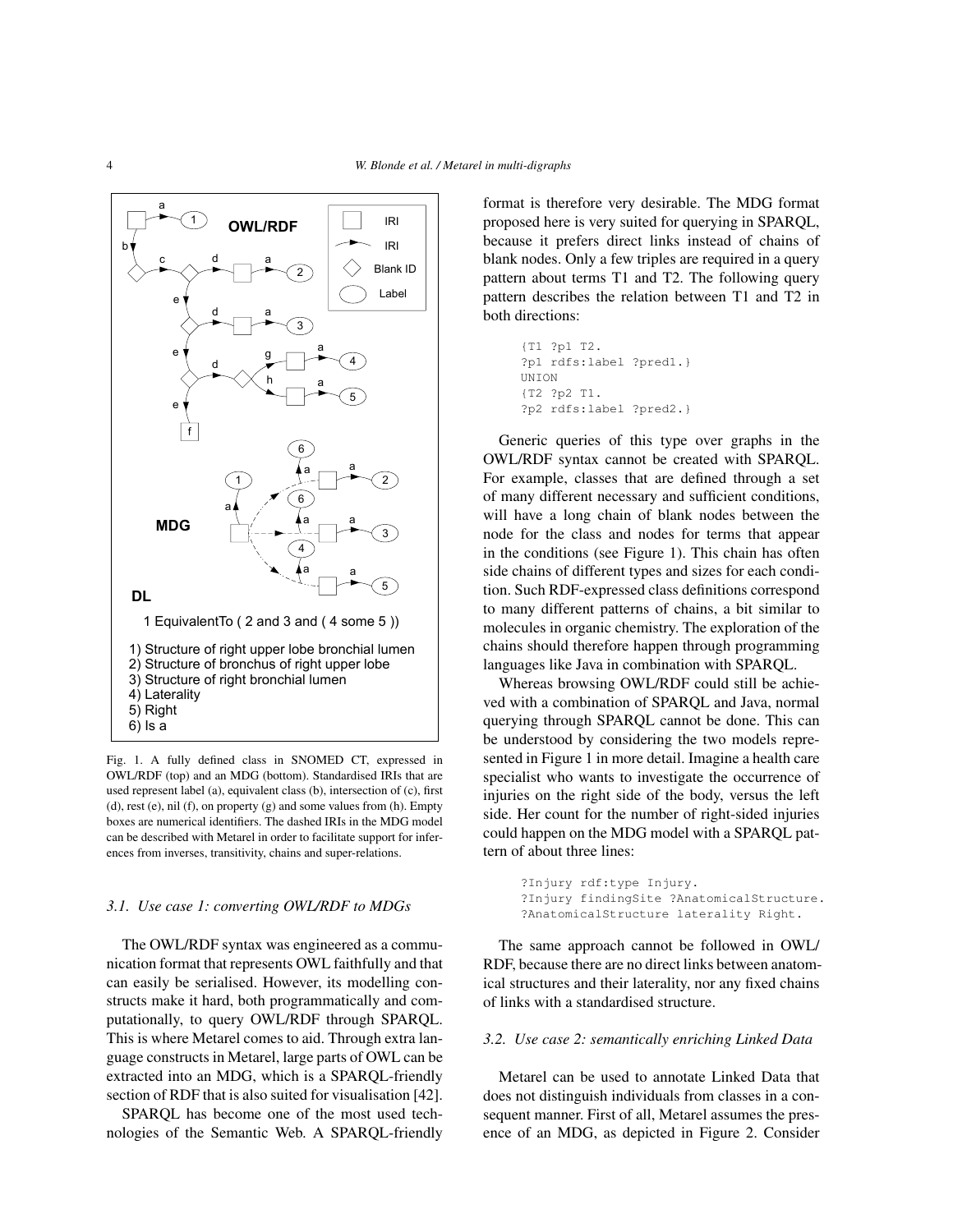

Fig. 2. An MDG about people, cities and UK institutes. Three of the four nodes represent individuals. UK hospital, however, refers to the class of all the hospitals in the UK.

three IRI spaces prefixed by pref1 to pref3. The following three triples form a little part of the MDG in this figure:

pref1:John pref1:worksIn pref2:London. pref3:UKHosp pref3:inspecBy pref1:John. pref2:London pref3:isLocationOf pref3:UKGov.

The IRIs used in the triples are supposed to have labels, in triples like *pref1:John rdfs:label 'John'.* The combination of the MDG with the labels is highly browsable with SPARQL. When this Linked Data was crawled and assembled in an RDF graph called http: //crawled\_LOD\_MDG, then the following simple SPARQL query, containing only two triple patterns, is all that is required for describing a node as specified by Berners-Lee in [10]:

```
PREFIX pref1:<http://people_space1/>
SELECT *
WHERE {
  GRAPH <http://crawled_LOD_MDG> {
     {pref1:John ?p1 ?o.}
     UNION
     {?s ?p2 pref1:John.}
 }
}
```
Such MDGs may not always have a strong ontological commitment. In order to improve the semantics of the MDG for consistency checking and reasoning, every IRI for a node should be defined as either an individual or a class:

pref1:John rdf:type owl:Thing. pref2:London rdf:type owl:Thing. pref3:UKGov rdf:type owl:Thing. pref3:UKHosp rdf:type owl:Class.

The distinction between individuals and classes is important information for the creation of consistent ontologies, and it can be the basis for a further conversion to OWL. However, relations that are used between classes or between individuals and classes, like pref3:inspecBy, do not have a straightforward interpretation with respect to algebraic properties like transitivity and inverse. A clearer interpretation exists for relations between individuals, on the basis of which most relations between classes can be defined [14]. Only pref1:worksIn and pref3:isLocationOf can be interpreted as such in Figure 2. For pref3:inspecBy a new IRI is needed, for example in an IRI space pref4. The Metarel vocabulary can be used to connect the original IRI with the new IRI:

```
pref4:inspecBy rdf:type owl:ObjectProperty.
pref3:inspecBy mrl:isBasedOn pref4:inspecBy.
pref3:inspecBy rdf:type mrl:AllSomeRelation.
```
When the graph http://crawled\_LOD\_MDG is used as a merger to contain all these triples, a valid representation in DL-based OWL dialects can easily be created with SPARUL rules. The following rule translates arcs of relations that hold from an individual to a class, into OWL DL:

```
PREFIX rdf:<http://www.w3.org/1999/02/22-rdf-
syntax-ns#>
PREFIX owl:<http://www.w3.org/2002/07/owl#>
PREFIX mrl:<http://www.metarel.org/>
INSERT INTO GRAPH <http://crawled_OWL_DL> {
   ?individual ?obj_property _:bnode.
   _:bnode rdf:type ?class.
}
WHERE {
GRAPH <http://crawled_LOD_MDG> {
   ?individual ?pred ?class.
   ?individual rdf:type owl:Thing.
   ?class rdf:type owl:Class.
   ?pred rdf:type mrl:AllSomeRelation.
   ?pred mrl:isBasedOn ?obj_property.
}
}
```
Whereas the LOD MDG graph in this example can be used for SPARQL querying, the OWL\_DL graph can be used for consistency checking and fully automated reasoning.

#### *3.3. Use case 3: managing RDF stores*

Metarel has an RDF format, *metarel.rdf*, which can be loaded into RDF stores. The whole architecture for the usage of Metarel can be seen in Figure 3. Relations that are used in Linked Data have to be annotated with terms in Metarel, in order to enable the inferencing of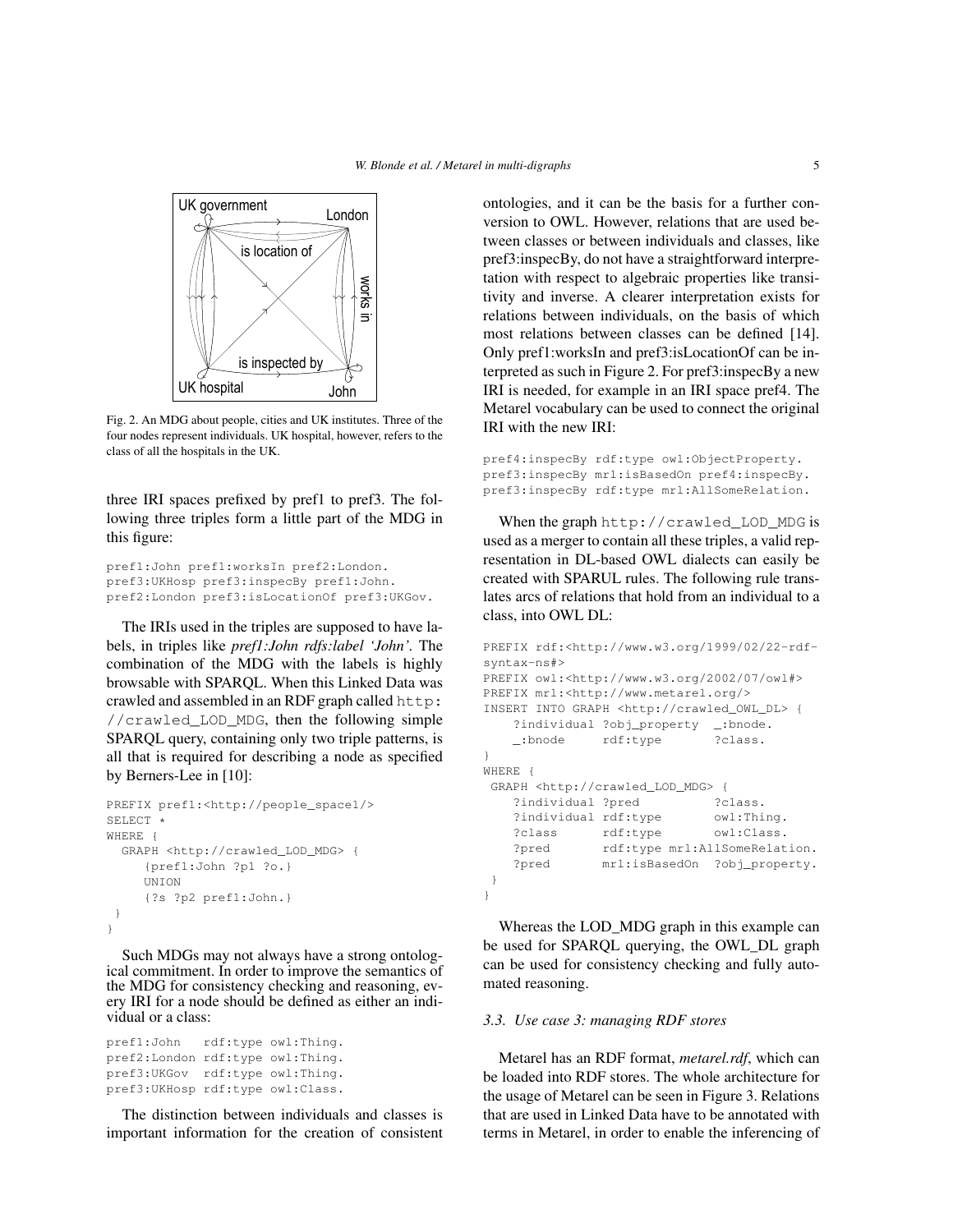

Fig. 3. By merging Linked Data, *metarel.rdf* and annotated relations in a single RDF graph, SPARUL rules can infer direct links as RDF triples that can be queried through SPARQL.

new, direct links that support SPARQL queries. The rules for creating such inferences have to be specified in SPARUL, which works natively on RDF.

The set of triples in *metarel.rdf* plus a set of triples that are annotations of relations with IRIs in *metarel.rdf*, is called a Metarel ontology. The SPARUL update queries will operate over a merger of the Metarel ontology and MDG-modelled Linked Data. SPARQL queries that support a user interface will typically only address the latter.

# 4. Metarel's theoretical basis

# *4.1. MDGs in RDF*

Metarel supports the RDF model in the form of multi-digraphs (MDG), where the terms are represented as nodes and the predicates between the terms as arcs (See Figure 2). Digraphs are graphs with directed arcs, whereas MDGs also allow multiple arcs between two nodes. MDGs have similarities with RDF graphs, such as nodes and arrows between the nodes, however, for the ensuing explanation, it is important to know that every MDG can be expressed as an RDF graph, but not every RDF graph is an MDG. Indeed, an RDF predicate can also be used as a subject or an object in an RDF triple, which is not allowed in MDGs.

The vocabulary in Metarel is based on relations, which have relation couples as instances. A relation couple is something that holds between two terms. Each instantiation of a relation by a relation couple is represented by a directed relation arc. In RDF as MDG, every relation arc corresponds to an RDF triple by using the two terms of the relation couple as sub-

| (S, P, O) | M:          | relation arc    |  |  |  |
|-----------|-------------|-----------------|--|--|--|
|           | R:          | triple          |  |  |  |
|           | Ŀ.          | typed link      |  |  |  |
| P         | $M^{\cdot}$ | relation        |  |  |  |
|           | R:          | predicate       |  |  |  |
|           | O:          | property        |  |  |  |
|           | $A$ :       | relation        |  |  |  |
| (S, O)    | M:          | relation couple |  |  |  |
|           | $A$ :       | couple          |  |  |  |
| Table 1   |             |                 |  |  |  |

The terminology in Metarel (M) compared with terminology in RDF (R), OWL (O), Linked Data (L) and algebra (A). They are compared on the basis of a generic Subject-Predicate-Object structure, as used in RDF.

ject and object in the triple, and by using the relation as predicate. Different RDF triples with different predicates for describing the same relation couple are allowed, as long as each separated triple provides a meaningful description by itself. Typed links, as defined by Berners-Lee in [9], correspond to relation arcs.

'Relation' in Metarel corresponds to 'predicate' in RDF, 'property' in OWL Full, and simply 'relation' in algebra. In the context of Metarel, relations are binary. An overview of the terminology can be seen in Table 1.

The formal aspects of RDF and MDGs can be combined with Metarel as follows:

- RDF: Graphs consist of a set of triples that give an order to three RDF terms. The first, called subject term, can be an IRI or a blank node, the second, called predicate term, is an IRI and the third, called object term, is an IRI, a blank node or a literal. The rdfs-label, *e.g.* 'nucleus', of a subject term as IRI, *e.g.* 'obo:GO\_0005634', is expressed as a literal in the object term that is combined through 'rdfs:label' in the predicate term.
- MDG: Graphs are labelled, directed multigraphs that allow multiple self-loops. Both the nodes and arcs carry labels, but the label for each node should be unique within the MDG.

Metarel describes M-graphs, which are Linked Data graphs that have the following properties:

- $-$  M has the structure of an MDG. The MDG nodes are ontology terms that are either individuals or classes, and they correspond to subject and object nodes of RDF triples. IRIs appear as MDG labels.
- An RDF triple in  $M$  corresponds to a directed arc in the MDG.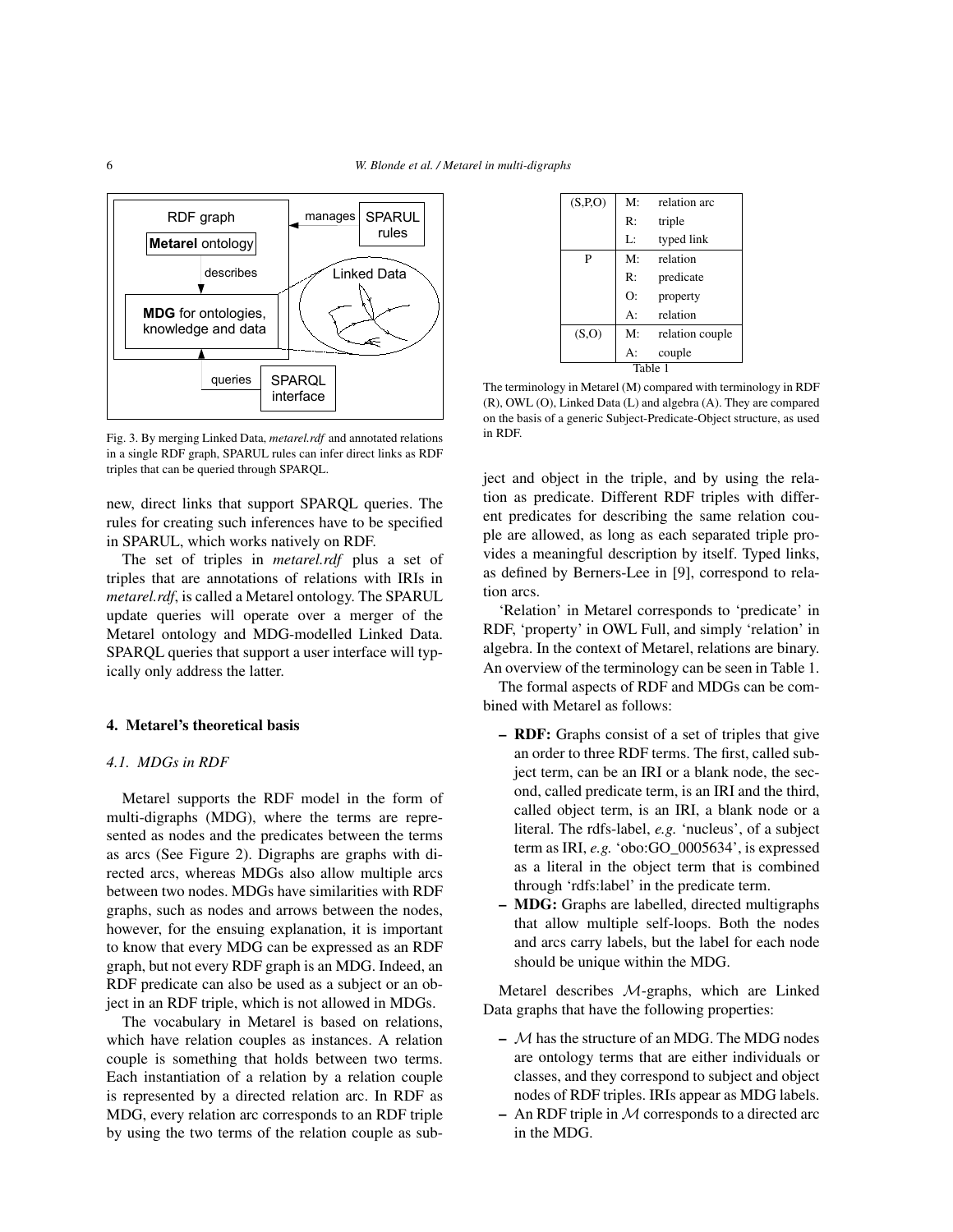- $-$  A relation couple between two ontology terms  $S$ and O is unique and directed. The terms are related by exactly one multi-arc which is the aggregation of all directed arcs that have  $S$  as subject node and  $O$  as object node in  $M$ . This multi-arc provides a description of the relation couple.
- Relation couples that bear semantic and/or logical similarities instantiate the same relation. *E.g.* the relation couple between John's heart and John's body shares the property of parthood with the relation couple between Austria and Europe. Both instantiate a relation 'is part of' , which is identified by an IRI.
- The typing of a relation couple between  $S$  and  $O$ , by a relation  $R$ , is expressed by a single RDF triple  $S \ R \ O$  in  $M$ . If  $S$  and/or  $O$  is a class, then the logical meaning of  $R$  may express a FOL quantification over arcs between instances of S and O. The classification of relations by their quantification method happens in a Metarel ontology outside M.
- Relations have properties like reflexivity, transitivity, symmetry, super-, sub-, chained and inverse relations. These properties are also described in a Metarel ontology outside M.

#### *4.2. Metarel's ontological vocabulary*

For describing M-graphs, Metarel uses an ontological vocabulary that has the above-described notion of relation as a basis. This vocabulary can be used in inference systems and rule systems, like a library of SPARUL queries, which manipulate M-graphs. Some language constructs that equate with constructs in OWL are not recommended to be used. They are introduced for clarity and for comparison with OWL in the next section.

The aim of Metarel's ontological vocabulary is to describe relations, like 'all are part of some', 'is integral part of', 'some are located in some' or 'contains at all times'. This description provides a semantics for the relations in terms of which other relations can be inferred from them. Broken down to logics they often summarize complex expressions. This approach is especially useful for relations that are based on individual-relations, which are well understood in DL and/or FOL.

A relation between individuals is called 'individualrelation', a relation between classes 'class relation', a relation between an individual and a class 'individualclass relation' and a relation between a class and an individual 'class-individual relation'.

An 'individual-based relation' is a relation that may relate classes, but that adheres strictly to first-order quantifications based on individual-relations between instances of these classes. A subclass of 'individualbased relation' is 'all-some class relation'. When *e.g.* the IRI rel\_ont:class\_level\_part\_of is described in a Metarel ontology as an all-some class relation, and it is used in the RDF triple 'nucleus is part of cell', then it means that every nucleus is part of some cell. Some other examples (subclasses) of individual-based relations are 'all-all class relation' (e.g. 'ABC computer *all are connected to all* CDE printer'), 'some-some class relation' (e.g. 'bird *some eat some* fish') and 'tight class relation' (e.g. 'heart *is integral part of* body', meaning that every heart is part of some body and every body has some heart as part).

The IRI rel\_ont:class\_level\_part\_of is a class relation that is based on an individual-relation, *e.g.* obo:is\_part\_of. The first one inherits certain algebraic properties, like transitivity, from the latter. This connection is a metarelation called 'is based on', between the class relation and the individual-relation, which enables to propagate algebraic properties like transitivity to the class level. Every relation can also be annotated explicitly, using multiple inheritance, as a 'transitive relation' (e.g. *is part of*), a 'symmetric relation' (e.g. *is connected to*) or a 'reflexive relation' (e.g. *is same as*).

Class relations that are based on a pair of inverse individual-relations can be related with 'is reciprocal of'. On the class level, assuming 'all-some' semantics, *is part of* is not the inverse of *has part*. For example, 'beard is part of face' may hold in the sense 'all beards are part of some face', but 'face has part beard' does not hold in the sense 'all faces have part some beard'.

In order to support relations between IRIs that are not clearly either individuals or classes, some more generic relations like 'subject-object relation' and 'subject-data relation', are also defined as direct subclasses of 'relation', which is the most generic class in this hierarchy. At this level relations can also be annotated as being temporally qualified. In this way relation arcs can be created that hold at all times during the existence of the subject, or only at some time (e.g. 'biological cell *all at all times contains some* water molecule'). The addition of more specialised types of relations in Metarel are under consideration, especially with respect to probabilistic associations and default interpretations. This would enable to express that 'hu-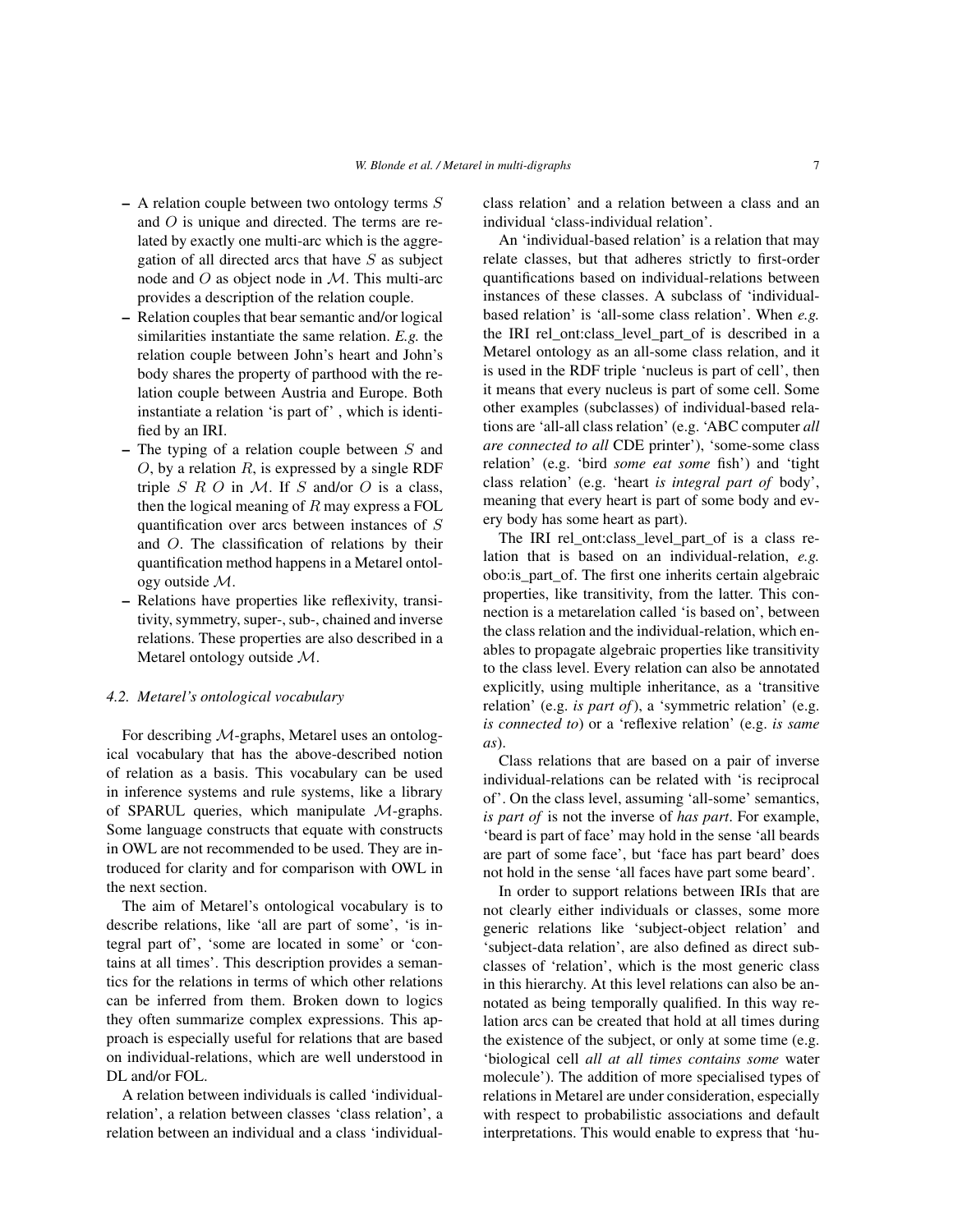

Fig. 4. Two class relation arcs 'is directly preceded by' and 'is preceded by' can be directly inferred on the class level from the metarelations between class relations in the Metarel ontology.

man *has part* hair', considering that some people are in fact bald.

Metarel also contains semantic rules, which are generalised from the individual-level to the class level. Figure 4 shows an example of a chain rule for relations at the class level. Blank nodes, like Axiom123 in the figure, remain outside the MDG model. They can be exploited for creating inferences with SPARUL.

# *4.3. Metarel in the Semantic Web*

The IRIs used for Metarel are human readable, which is important for the maintenance of a library of SPARUL rules. For example, the term 'relation' is identified as follows:

### http://www.metarel.org/Relation

Such IRIs will be abbreviated here through the prefix *mrl*, like mrl:Relation. The IRIs, which are provided by *metarel.rdf*, can be used for annotating relations in MDG-modelled Linked Data. Also newly created relations, that are necessary for fitting in the MDG, are described by annotations with Metarel terms. This happens through the predicates rdf:type, rdfs:subPropertyOf and through the metarelation mrl:isBasedOn.

In order to avoid the usage of Metarel vocabulary that is already standardised by OWL, RDF or RDF(S), equivalence statements are created in metarel.rdf with *owl:sameAs*, as shown in Table 2. However, the correspondence of the terminology in Metarel



Fig. 5. Relation types in Metarel provide unambiguous meaning for language constructs that have a different logical meaning in the RD-F-based Semantics and the Direct Semantics of OWL.

with the terminology in OWL and RDF is a complicated issue, because the two semantic contexts that exist for Semantic Web resources, DS and RBS, provide different meanings for the same language constructs, like owl:ObjectProperty and – ironically – even owl:sameAs.

The hierarchy underneath the term 'relation' in Metarel is shown in Figure 5. Equations of terms in Metarel with terms in OWL and RDF are indicated, both for RBS and DS. The figure shows that Metarel has more affiliation with RBS, since four terms equate with RBS interpreted language constructs and only one for DS. The terminology of Metarel has the virtue of distinguishing the RBS and DS meanings more precisely, because class relations are object properties in the RBS sense, but not in the sense of DS. Instead, object properties in DS equate to individual-relations in Metarel.

By this equation of the vocabulary, an inference system like SPARUL can convert some sections of DS-interpreted OWL profiles bidirectionally to Linked Data in the form of an MDG, described by Metarel. RBS-interpreted resources can be semantically enhanced through Metarel.

# 5. Practical implementations

Metarel currently supports three integrated RDF knowledge bases: BioGateway [4], CCO [5] and GeXKB [6], whose original RDF data files were created with ONTO-PERL [43]. All of them have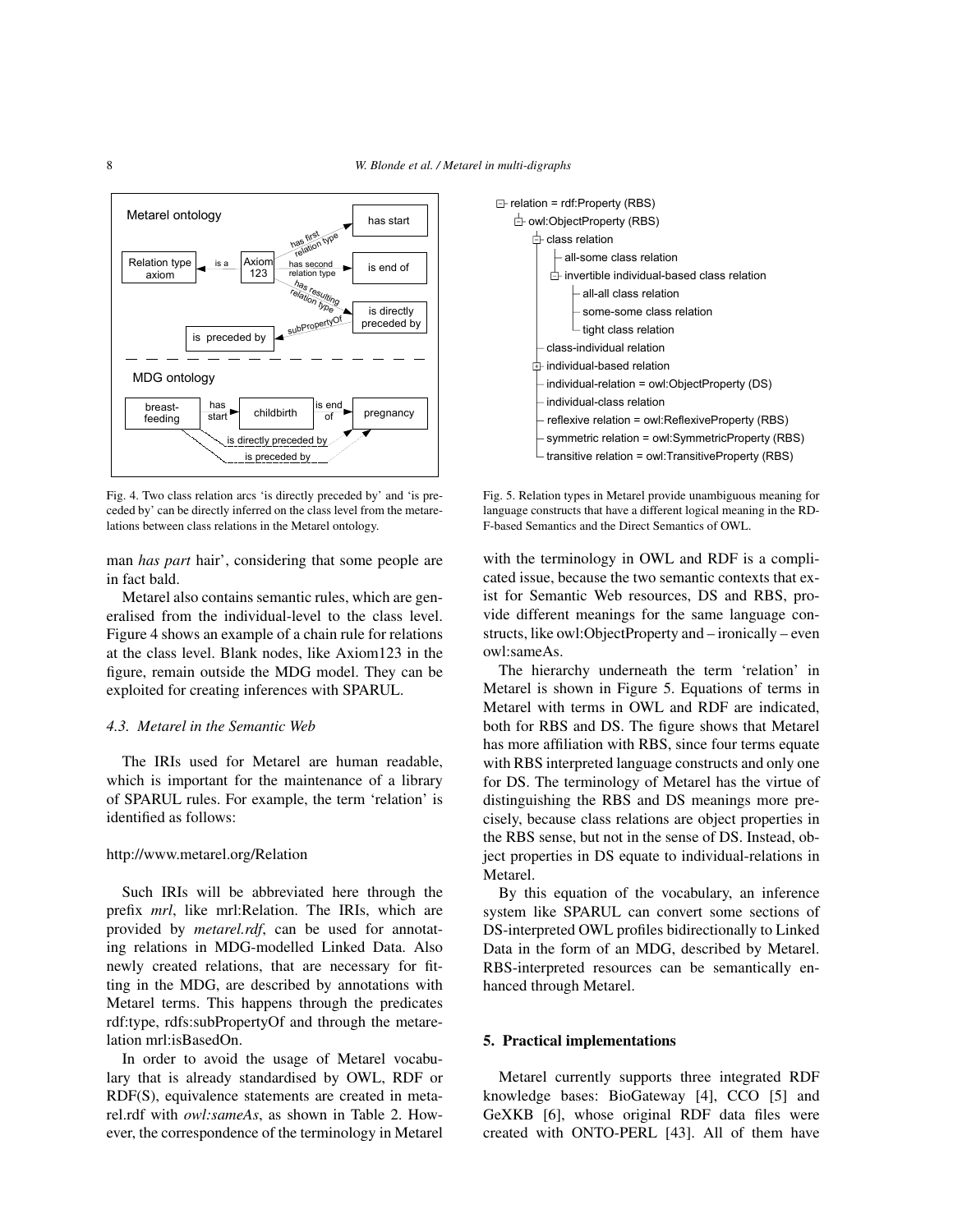mrl:SubjectDataRelation | owl:DatatypeProperty mrl:SubjectObjectRelation | owl:ObjectProperty mrl:Relation rdf:Property mrl:ReflexiveRelation wl:ReflexiveProperty mrl:SymmetricRelation | owl:SymmetricProperty mrl:TransitiveRelation | owl:TransitiveProperty Table 2

IRIs in *metarel.rdf* (left column) that are explicitly equalised to RBS-interpreted IRIs in OWL and RDF (right column) with owl:sameAs statements.

SPARQL endpoints for querying, and both CCO and GeXKB are available in BioPortal [44], which interlinks them with other resources that are published as Linked Data. These three knowledge bases all contain ontologies and data that is annotated with ontologies in the domain of genomics. The IRI-identified data entities derive from the databases Gene Ontology Annotations, Kegg pathways, IntAct, UniProtKB and NCBI Gene ID, as well as from the output of TurboOrtho [45], a multi-threaded C++ implementation of the OrthoMCL algorithm [46]. All these data entities were interpreted as classes of proteins, genes, biological pathways, protein interactions or protein orthologs. They were annotated to the Gene Ontology, the Molecular Interactions ontology and NCBI Taxonomy, either as subclasses or as having a relation to a class in these ontologies.

BioGateway has also included all the OBO candidate ontologies that are accessible via the OBO Foundry, both OBO formatted and OWL ontologies, as well as the Basic Formal Ontology (BFO) [47]. The RDF stores for CCO and GeXKB use the Semanticscience Integrated Ontology (http://code.google.com/ p/semanticscience/wiki/SIO) as upper level ontology.

The IRI-identified entities in all these resources, both ontologies and data, represent classes exclusively. The database approach of managing large numbers of genomic data entities as instances of a few classes, leads to class descriptions that are semantically flawed and it cannot be used in the presence of OBO ontologies. Therefore the three knowledge bases BioGateway, CCO and GeXKB, have all used the same set of 365 Metarel-annotated relations, which were extracted from the OBO formatted ontologies into a file called Biorel.owl [7]. Biorel contains only individualrelations and could be validated as OWL 2 DL. A merger of Biorel and Metarel, called BioMetarel, contains the necessary class relations and propagates the semantic properties from the individual-level to the class level. The addition of BioMetarel as a separate RDF graph in the stores, has enabled to execution of a set of iterated SPARUL queries, thereby creating relational closures for reflexivity, transitivity, priority over subsumption, super-relations and mixed relation chains. This is where Metarel interlinks datasets that use the same entities through a massive inference of relation arcs (the typed links).

Examples of relation arcs are protein A *interacts with* protein B, *participates in* process C, *is located in* location D, and process C *negatively regulates* process E. Useful and responsive queries require the precomputed inference that protein A *regulates* process E, which is achieved through a combination of the SPARUL closures. The results of the reasoning were positively evaluated in the three RDF stores, which all have libraries of biomedically relevant SPARQL queries. 158 million inferred relation arcs were created in BioGateway, the largest of the stores. Queries can now optionally be launched over the inferred RDF graphs, resulting in more complete answers.

#### 6. Discussion

The combination of Ontology and DL has brought an end to the problems that were reported by Woods in [41] some decades ago. A universally accepted distinction of terms in either individual or class, as provided by Ontology, combined with decidable logics like OWL DL, has solved the most common ambiguities in semantic networks. OBO ontologies, expressed in the RDF syntax of OWL DL, form a good example of a modern semantic network with a clear interpretation. Metarel supports this solution by exploring to what extent multi-digraphs, free of blank nodes, can be built on top of these foundations.

Many semantic formalisms have used graphical elements like dots, boxes, ovals and arcs, including Topic Maps [48], Conceptual Graphs [49] and Peirce's existential graphs [50]. Two problems remain unsolved for most of these systems. Firstly, they do not distinguish identifiers from labels properly, since IRIs were not standardised until recently. Secondly, they have attempted to provide a semantic foundation to the graphs by translations to undecidable logics, FOL in particular. That undecidable logics cannot support a wellunderstood reasoning process has remained an uninteresting theoretical result until real-life applications were developed in computer science two decades ago. In the Semantic Web, RDF and OWL Full can be used to model FOL syntactically.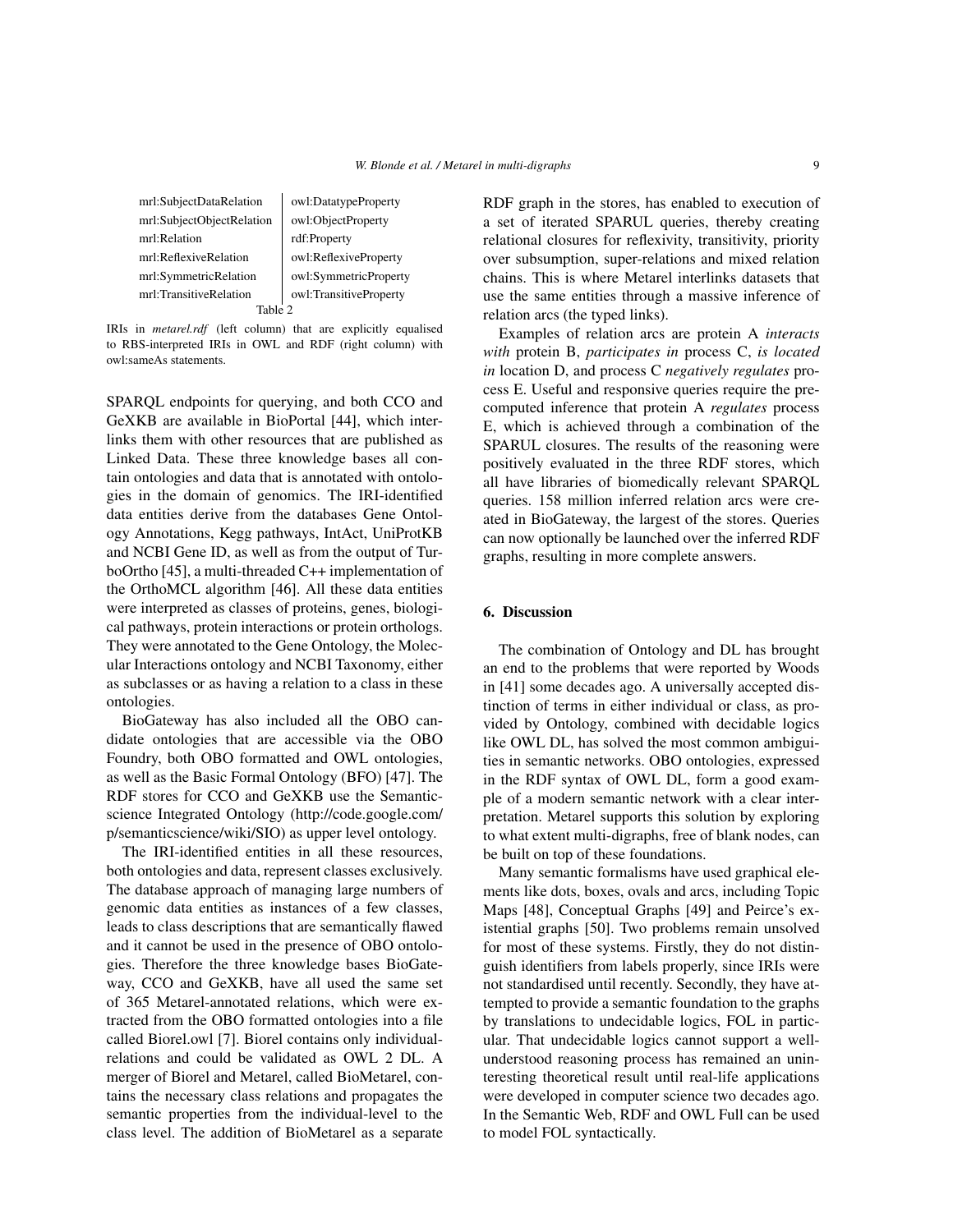|                            | <b>OWL DL</b> | RDF(S) | Metarel |
|----------------------------|---------------|--------|---------|
| High expressivity          |               |        |         |
| Defined classes            |               |        |         |
| Decidable reasoning        |               |        |         |
| <b>SPARQL</b> friendliness |               |        |         |
| Low number of IRIs         |               |        |         |
|                            | Table 3       |        |         |

MDGs annotated with Metarel, compared to RDF-expressed OWL DL and RDF(S). Advantages are checked for each of the three RDF models. MDGs are less expressive and require more IRIs for distinguishing many types of relations, but they can be queried more easily.

Metarel's usage of relations between classes was inspired by OBO's Relationship Ontology [51], which asserts relations between classes with tags and natural language definitions. Some relations, like 'is integral part of', had to be reengineered to the individualrelation 'is part of' for translation to OWL DL. Metarel can annotate it as a tight class relation, whereas most others translate to all-some relations.

Although Metarel provides a vocabulary for relations in an ontological framework, it is not a logic. The vocabulary can be used as a basis to specify logics, like *e.g.* the Class-Relationship Logic of Nilsson [52]).

Metarel attempts to annotate MDGs in such a way that it can be translated to DL. A faithful translation in the other direction, from an expressive DL into an MDG, however, is not possible. Metarel currently does not bring the expressivity of MDGs beyond primitive classes and quantifiers like 'all' and 'some'. Decidable reasoning about logic constructs like number restriction, domain and ranges, but most importantly, fullydefined classes, can only be handled in DLs.

An interesting approach for querying DL in OWL/ RDF is delivered by SPARQL-DL [53]. However, this extension of SPARQL may require a greater knowledge of Description Logic and it has not specified a SPARQL-friendly RDF format for storing - and thus querying - reasoned inferences. Metarel could be complementary to such a technology for querying highly expressive DL through SPARQL.

There is another improvement that modern semantic technologies have achieved in comparison with the semantic networks from the past. More performant computers and the virtually unlimited number of identifiers that can be created through IRIs have facilitated more detailed distinctions between closely related entities. Modern semantics distinguish *e.g.* Tim, the length of Tim, a measurement of the length of Tim, the numerical value of the length of Tim and the measurement unit that suits the numerical value of the length of Tim. Metarel benefits from this evolution by proposing closely related distinctions between relations, like 'is part of' as individual-relation, as all-some relation and as a relation that holds at some time. These relations need a different IRI and need to be treated differently during management and reasoning processes. This increased number of IRIs implies a clear drawback compared to the architecture that was engineered for both OWL and RDF(S). Metarel has its value as a combination of decidability and SPARQL-friendly querying. The advantages and drawbacks of Metarel are compared with RDF(S) and RDF-expressed OWL DL in Table 3.

Linked Data relies on RDF graphs that are browsable. For being browsable, query systems should be able to follow chains of links over blank nodes automatically. It is not clear how this can be achieved with SPARQL alone, without the need for a procedural language like Java. Since RDF/MDG does not contain any blank nodes, it is highly browsable and it can be queried by SPARQL without any additions. Metarel works very well together with this recent evolution in the Semantic Web.

# 7. Conclusion

The use of MDGs, annotated with terms about relations in Metarel, enables a bridge between graphbased representations like RDF and DL-based representations like OWL. It complements the standard OWL/RDF syntax, which contains all the information encoded by OWL, by providing an RDF format that is less expressive, but highly queryable through SPARQL. This makes MDGs very suited to express Linked Data. Browsing to related concepts can happen with a single, generic SPARQL query instead of requiring procedural techniques to browse over chains of blank nodes.

Metarel can also facilitate interesting solutions for materialising logical inferences from OWL as RDF triples. Its use of primitive classes and existential restriction is not very expressive, but provides decidable reasoning unlike RDF(S), OWL Full and other formalisms that use the RDF-Based Semantics. Transitivity, super-properties and chain rules may often be sufficient to support semantic queries within large biomedical datasets like Gene Ontology Annotations. The success of this approach was proven on different integrated biomedical knowledge bases.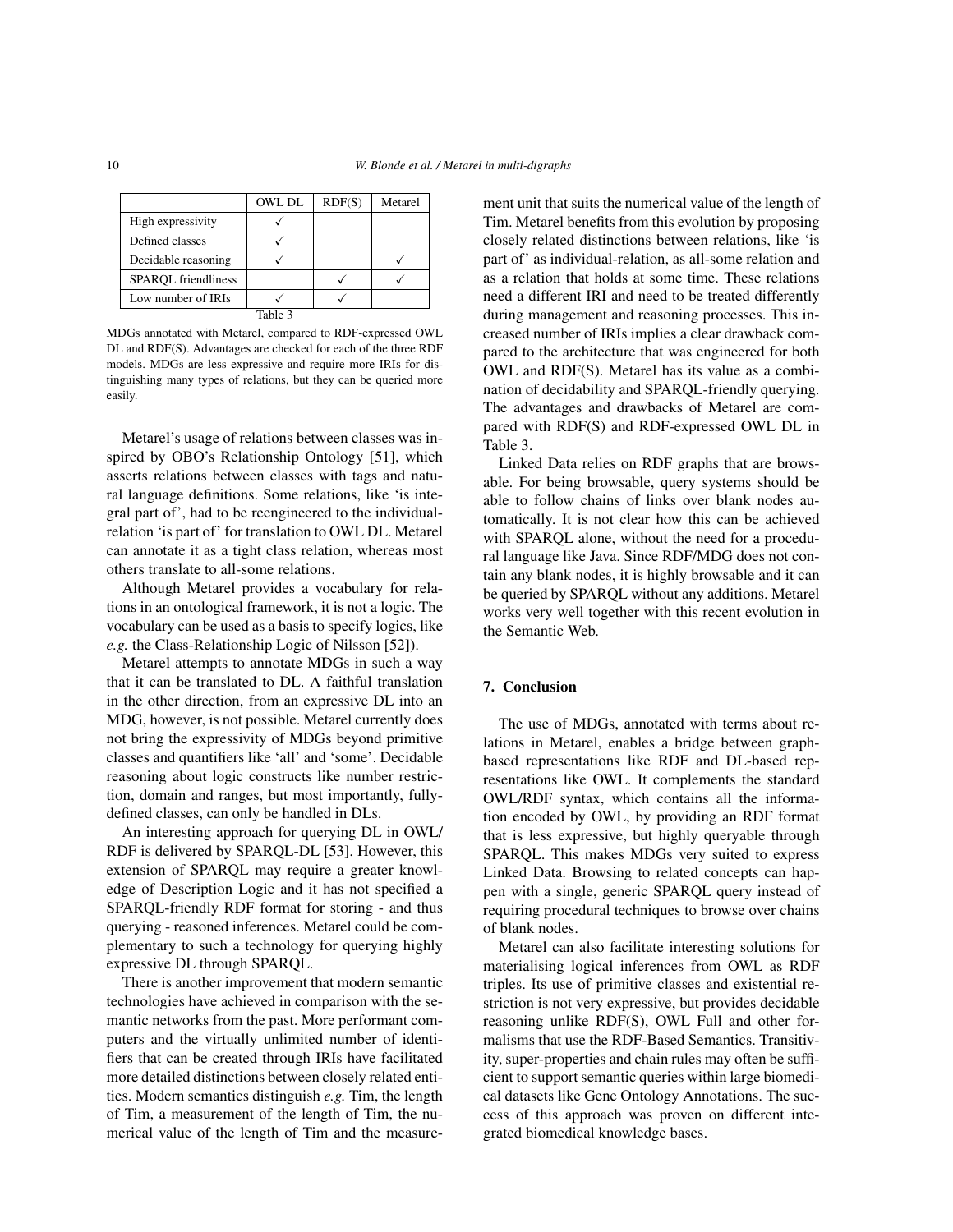#### References

- [1] W. Blondé, E. Antezana, B. De Baets, V. Mironov, and M. Kuiper, "Metarel: an Ontology to support the inferencing of Semantic Web relations within Biomedical Ontologies," in *Proc. of the International Conference on Biomedical Ontologies (ICBO)*, pp. 79–82, University at Buffalo, NY, USA, 2009.
- [2] G. Schreiber and M. Dean, "OWL Web Ontology Language Reference," W3C Recommendation, W3C, 2004, Retrieved on 16 April 2012. http://www.w3.org/TR/2004/ REC-owl-ref-20040210/.
- [3] E. Miller and F. Manola, "RDF Primer," W3C Recommendation, W3C, 2004, Retrieved on 16 April 2012. http://www. w3.org/TR/2004/REC-rdf-primer-20040210/.
- [4] E. Antezana, W. Blondé, M. Egaña, A. Rutherford, R. Stevens, B. De Baets, V. Mironov, and M. Kuiper, "BioGateway: a semantic systems biology tool for the life sciences," *BMC Bioinformatics*, vol. 10 Suppl 10, no. Suppl 10, pp. S11+, 2009.
- [5] E. Antezana, M. Egaña, W. Blondé, A. Illarramendi, I. Bilbao, B. De Baets, R. Stevens, V. Mironov, and M. Kuiper, "The Cell Cycle Ontology: An application ontology for the representation and integrated analysis of the cell cycle process," *Genome Biology*, vol. 10, no. 5, pp. R58+, 2009.
- [6] A. Venkatesan, V. Mironov, and M. Kuiper, "Towards an integrated knowledge system for capturing gene expression events," in *Proceedings of the 3rd International Conference on Biomedical Ontology, KR-MED Series, Graz, Austria* (R. Cornet and R. Stevens, eds.), vol. 897 of *CEUR Workshop Proceedings*, pp. 85–90, CEUR-WS.org, 2012.
- [7] W. Blondé, V. Mironov, A. Venkatesan, E. Antezana, B. De Baets, and M. Kuiper, "Reasoning with bio-ontologies: using relational closure rules to enable practical querying," *Bioinformatics*, vol. 27, no. 11, pp. 1562–1568, 2011.
- [8] E. Prud'hommeaux and A. Seaborne, "SPARQL Query Language for RDF." W3C Recommendation, 2008, Retrieved on 16 April 2012. http://www.w3.org/TR/ rdf-sparql-query/.
- [9] C. Bizer, T. Heath, and T. Berners-Lee, "Linked Data The Story So Far," *International Journal on Semantic Web and Information Systems (IJSWIS)*, vol. 5, no. 3, pp. 1–22, 2009.
- [10] T. Berners-Lee, "Linked Data," tech. rep., 2006, Retrieved on 17 April 2012. http://www.w3.org/DesignIssues/ LinkedData.html.
- [11] A. Seaborne, G. Manjunath, C. Bizer, J. Breslin, S. Das, I. Davis, S. Harris, K. Idehen, O. Corby, K. Kjernsmo, and B. Nowack, "SPARQL Update, A language for updating RDF graphs," W3C Member Submission, 2008, Retrieved on 16 April 2012. http://www.w3.org/Submission/ SPARQL-Update/.
- [12] K.-H. Cheung, E. Prud'hommeaux, Y. Wang, and S. Stephens, "Semantic Web for Health Care and Life Sciences: a review of the state of the art," *Briefings in Bioinformatics*, vol. 10, no. 2, pp. 111–113, 2009.
- [13] F. Belleau, M. Nolin, N. Tourigny, P. Rigault, and J. Morissette, "Bio2RDF: Towards a mashup to build bioinformatics knowledge systems," *Journal of Biomedical Informatics*, vol. 41, no. 5, pp. 706–716, 2008.
- [14] B. Smith, M. Ashburner, C. Rosse, J. Bard, W. Bug, W. Ceusters, L. J. Goldberg, K. Eilbeck, A. Ireland, C. J. Mungall, N. Leontis, P. Rocca-Serra, A. Ruttenberg, S.-A. Sansone, R. H. Scheuermann, N. Shah, P. L. Whetzel, and

S. Lewis, "The OBO Foundry: coordinated evolution of ontologies to support biomedical data integration," *Nature Biotechnology*, vol. 25, no. 11, pp. 1251–1255, 2007.

- [15] D. S. Wishart, C. Knox, A. C. C. Guo, D. Cheng, S. Shrivastava, D. Tzur, B. Gautam, and M. Hassanali, "DrugBank: a knowledgebase for drugs, drug actions and drug targets," *Nucleic Acids Research*, vol. 36, no. Database issue, pp. D901– 906, 2008.
- [16] E. Meij, M. Bron, L. Hollink, B. Huurnink, and M. de Rijke, "Mapping queries to the Linking Open Data cloud: A case study using DBpedia," *Web Semantics*, vol. 9, no. 4, pp. 418– 433, 2011.
- [17] S. Auer, C. Bizer, G. Kobilarov, J. Lehmann, R. Cyganiak, and Z. Ives, "DBpedia: A Nucleus for a Web of Open Data The Semantic Web," in *Proceedings of 6th International Semantic Web Conference, 2nd Asian Semantic Web Conference (ISWC+ASWC)*, vol. 4825 of *Lecture Notes in Computer Science*, (Berlin, Heidelberg), pp. 722–735, Springer, 2007.
- [18] M. V. Assem, A. Gangemi, and G. Schreiber, "Conversion of WordNet to a standard RDF/OWL representation," in *5th edition of the International Conference on Language Resources and Evaluation (LREC), Genoa, Italy*, 2006.
- [19] The Uniprot Consortium, "The Universal Protein Resource (UniProt) in 2010," *Nucleic Acids Research*, vol. 38, no. Suppl. 1, pp. D142–D148, 2010.
- [20] E. Camon, M. Magrane, D. Barrell, D. Binns, W. Fleischmann, P. Kersey, N. Mulder, T. Oinn, J. Maslen, A. Cox, and R. Apweiler, "The gene ontology annotation (GOA) project: implementation of GO in SWISS-PROT, TrEMBL, and InterPro," *Genome Research*, vol. 13, no. 4, pp. 662–672, 2003.
- [21] M. Ashburner, C. A. Ball, J. A. Blake, D. Botstein, H. Butler, J. M. Cherry, A. P. Davis, K. Dolinski, S. S. Dwight, J. T. Eppig, M. A. Harris, D. P. Hill, L. Issel-Tarver, A. Kasarskis, S. Lewis, J. C. Matese, J. E. Richardson, M. Ringwald, G. M. Rubin, and G. Sherlock, "Gene ontology: tool for the unification of biology. The Gene Ontology Consortium," *Nature Genetics*, vol. 25, no. 1, pp. 25–29, 2000.
- [22] M. Kanehisa and S. Goto, "KEGG: Kyoto encyclopedia of genes and genomes," *Nucleic Acids Research*, vol. 28, no. 1, pp. 27–30, 2000.
- [23] E. W. W. Sayers, T. Barrett, D. A. A. Benson, S. H. H. Bryant, K. Canese, V. Chetvernin, D. M. M. Church, M. Dicuccio, R. Edgar, S. Federhen, M. Feolo, L. Y. Y. Geer, W. Helmberg, Y. Kapustin, D. Landsman, D. J. J. Lipman, T. L. L. Madden, D. R. R. Maglott, V. Miller, I. Mizrachi, J. Ostell, K. D. D. Pruitt, G. D. D. Schuler, E. Sequeira, S. T. T. Sherry, M. Shumway, K. Sirotkin, A. Souvorov, G. Starchenko, T. A. A. Tatusova, L. Wagner, E. Yaschenko, and J. Ye, "Database resources of the National Center for Biotechnology Information," *Nucleic Acids Research*, vol. 37, no. Database issue, pp. D5–15, 2009.
- [24] S. Kerrien, Y. Alam-Faruque, B. Aranda, I. Bancarz, A. Bridge, C. Derow, E. Dimmer, M. Feuermann, A. Friedrichsen, R. Huntley, C. Kohler, J. Khadake, C. Leroy, A. Liban, C. Lieftink, L. Montecchi-Palazzi, S. Orchard, J. Risse, K. Robbe, B. Roechert, D. Thorneycroft, Y. Zhang, R. Apweiler, and H. Hermjakob, "IntAct—open source resource for molecular interaction data," *Nucleic Acids Research*, vol. 35, pp. D561–D565, Jan. 2007.
- [25] D. Natale, C. Arighi, W. Barker, J. Blake, T. C. Chang, Z. Hu, H. Liu, B. Smith, and C. Wu, "Framework for a protein ontol-